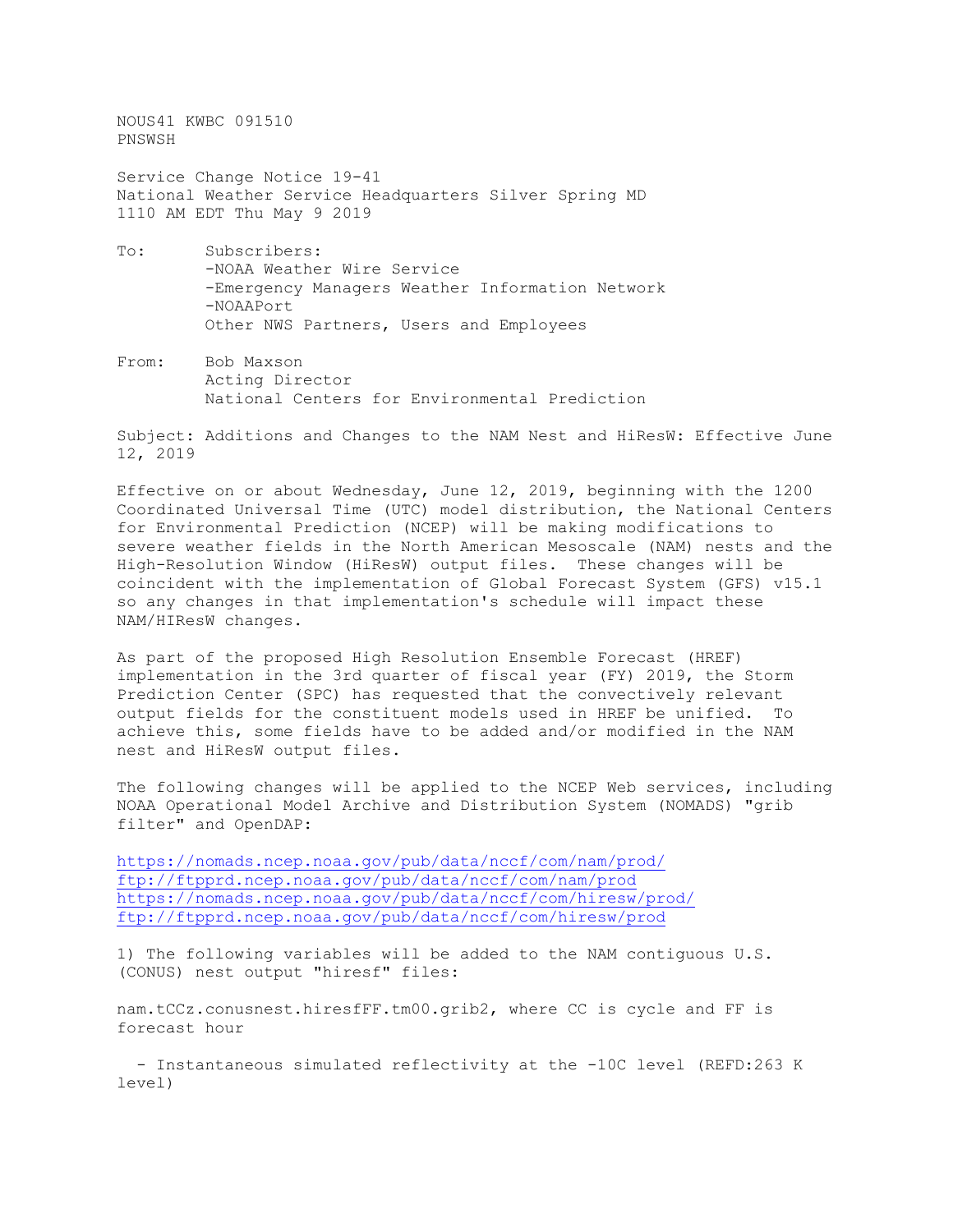- Hourly maximum simulated reflectivity at the -10C level (REFD:263 K level 11-12 hour max forecast)

 - Hourly minimum updraft helicity for the 0-3 km above ground level (AGL) and 2-5 km AGL (MNUPHL:3000-0 m above ground: and MNUPHL:5000-2000 m above ground:)

 - Hourly maximum updraft helicity for the 0-3 km AGL (MXUPHL:3000-0 m above ground)

2) Modifications to all NAM nests "hiresf" files (CONUS, Alaska, Hawaii, Puerto Rico, and Fire Weather) to change:

 - The vertical integration range for the hourly maximum updraft speed (MAXUVV) and downdraft speed (MAXDVV) is changed from 400-1000 hPa to 100-1000 hPa

 - In the NAM post-processing code, the thunder parameter (LTNG) is currently set to 1 if convective precipitation is non-zero at a model grid point. Since 2014, when convective parameterization was turned off in the NAM nests, this field has been zero. To populate this field with non-zero values from the NAM nests for HREF, it will now be set to 1 in the NAM nests if the total precipitation is non-zero at a grid point. In the 12 km NAM parent domain output grids, this parameter will still be set to 1 if convective precipitation is non-zero.

3) Additions and changes to the HiResW output files:

- Add hourly maximum simulated reflectivity at the -10C level for the 5 km HiResW output files, for the 3 km subset grid for CONUS, and for the 5 km subset grid for Alaska:

 hiresw.tCCz.nmmb\_5km.fFF.DOMAIN.grib2 hiresw.tCCz.arw\_5km.fFF.DOMAIN.grib2 hiresw.tCCz.nmmb\_?km.fFF.DOMAIN.subset.grib2 hiresw.tCCz.arw\_?km.fFF.DOMAIN.subset.grib2

Where CC is cycle, FF is forecast hour, ? is the domain resolution, and DOMAIN is the region.

 - Adds a yes/no thunder parameter for all full domain 5 km HiresW output grids (but not for the \*conuseast\* and \*conuswest\* legacy grids) - Fix the minimum updraft helicity field in the Non-hydrostatic, hybrid vertical coordinate mesoscale model on B-grid (NMMB) HiResW output files:

hiresw.tCCz.nmmb\_5km.fFF.DOMAIN.grib2

hiresw.tCCz.nmmb\_?km.fFF.DOMAIN.subset.grib2

 - Specify the earth's radius properly for NCAR Advanced Research WRF (ARW) model output, correcting some slight interpolation errors

NCEP urges all users to ensure their decoders can handle changes in content order, changes in the scaling factor component within the product definition section (PDS) of the GRIB files, and volume changes. These elements may change with future NCEP model implementations. NCEP will make every attempt to alert users to these changes before implementation.

Any questions, comments or requests regarding this implementation should be directed to the contacts below. We will review any feedback and decide whether to proceed.